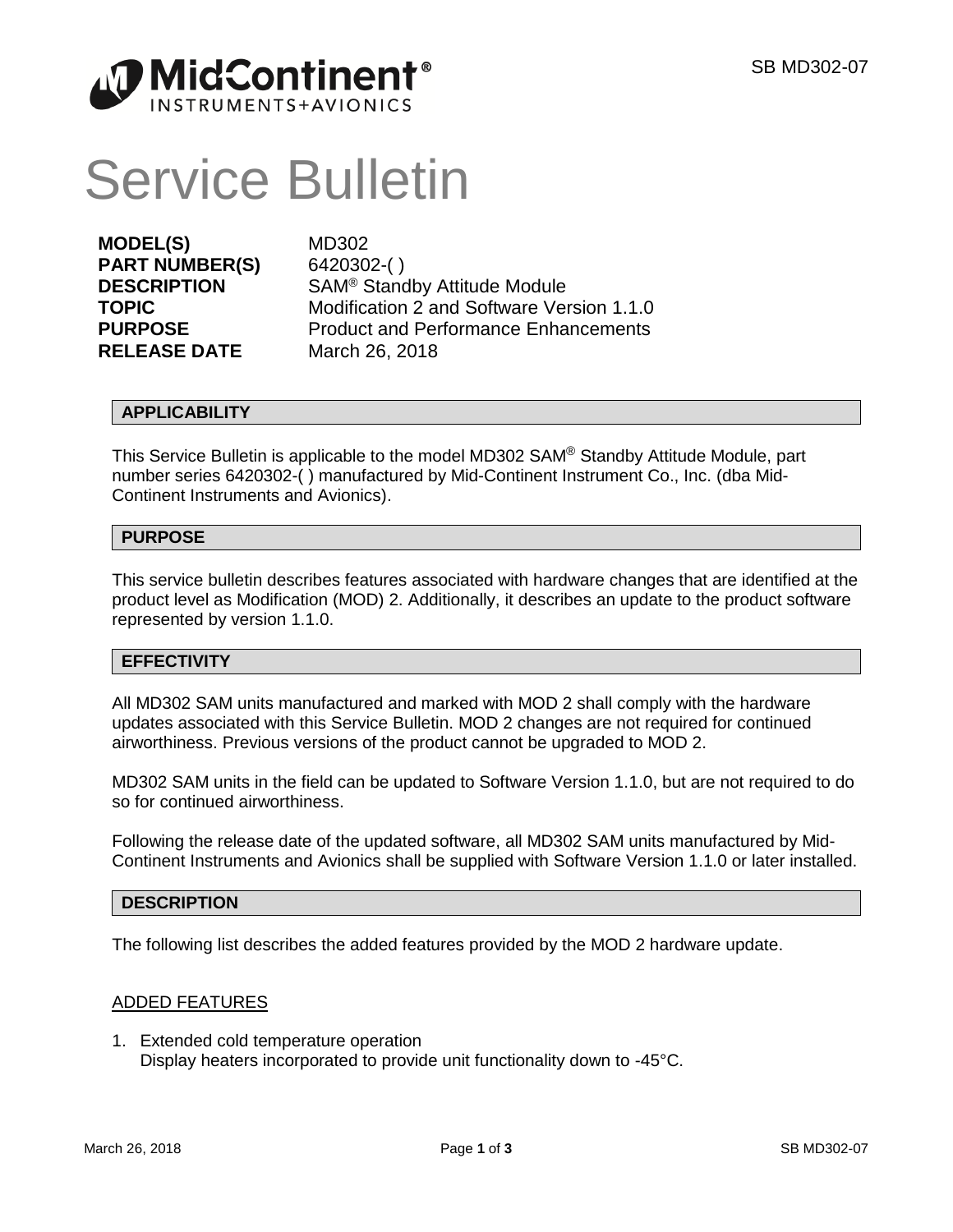

- 2. MD32 Remote Magnetometer support
	- a. Assigns previously reserved connector pins as an ARINC 429 data input. This is in addition to the existing ARINC 429 input and allows the MD302 to receive data from two independent external sources.
	- b. Assigns previously reserved connector pin as a power output to supply the MD32 Remote Magnetometer with standard and emergency backup power.

NOTE: MOD 2 is not required for compatibility with the MD32 Remote Magnetometer.

The following list describes the added features, enhancements and resolutions incorporated in the Software Version 1.1.0 update.

# ADDED FEATURES

- 1. MD32 Remote Magnetometer support
	- a. Displays independent heading using MD32 Remote Magnetometer as a directional reference source.
	- b. Transmits ARINC Label 320 (Magnetic Heading) when using MD32 Remote Magnetometer.

NOTE: SW v1.1.0 is required for compatibility with the MD32 Remote Magnetometer.

2. ARINC 429 Pass-through/Combination Allows both ARINC-in channels to be combined with existing ARINC-out data as a single transmitted data source.

#### ENHANCEMENTS

- 1. Receives ARINC label 234/235 for use in baro synchronization
- 2. Reduced battery switch-over warning/dialog box size to maintain useable attitude display
- 3. Optional selection for a split-delta symbolic airplane on the attitude display
- 4. SSEC configuration file identifier is displayed on the start-up screen, if installed
- 5. Provides capability to support an alternative display for future use
- 6. Ability to maintain accurate attitude during extended orbiting maneuvers in conjunction with the use of the MD32 Remote Magnetometer

#### RESOLUTIONS

- 1. Resolved manual brightness adjustment when external dimming input is lost in low-light conditions
- 2. Improved transition between minimum airspeed limit and zero

## **ESTIMATED MANPOWER**

Approximately 30 minutes or less to update the unit software.

## **APPROVALS**

This Service Bulletin represents a minor change to the previously approved Technical Standard Order Authorizations. Any changes to software and/or complex hardware have been completed in accordance with approved developmental and quality processes per the guidelines of RTCA document DO-178B and DO-254, respectively.